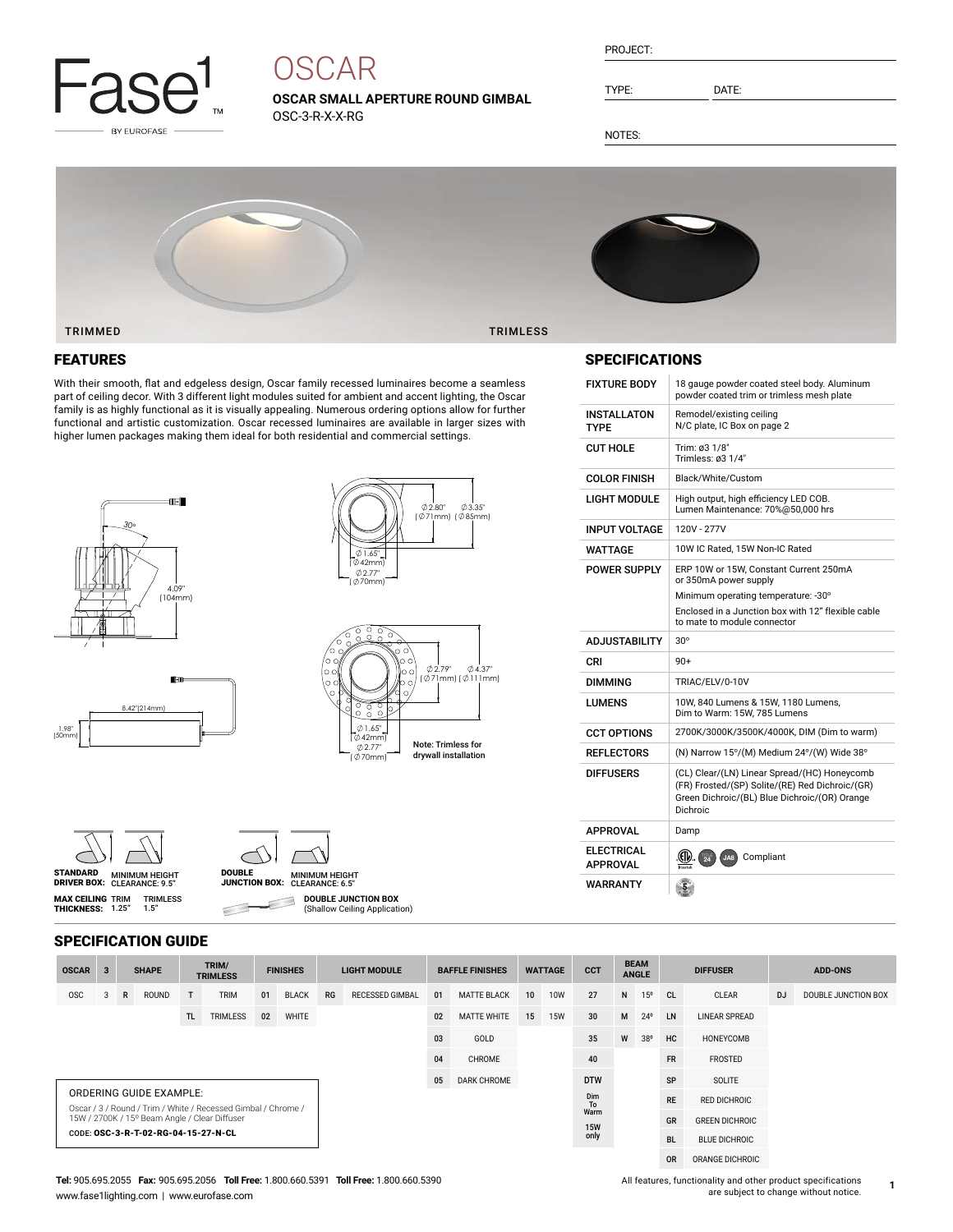

## OSCAR

**OSCAR SMALL APERTURE ROUND GIMBAL** OSC-3-R-X-X-RG

### REFLECTOR OPTIONS **BAFFLE FINISHES**



#### DIFFUSER OPTIONS

|                      |                        |                                  |              |                        |             | $\bullet$ $\bullet$ $\bullet$ $\bullet$              |              |                |
|----------------------|------------------------|----------------------------------|--------------|------------------------|-------------|------------------------------------------------------|--------------|----------------|
| Clear<br>Lens<br>CL) | Spread<br>Lens<br>(LN) | Linear Honeycomb Frosted<br>(HC) | Lens<br>(FR) | Solite<br>Lens<br>(SP) | Red<br>(RE) | Green<br>Dichroic Dichroic Dichroic Dichroic<br>(GR) | Blue<br>(BL) | Orange<br>(OR) |

### NEW CONSTRUCTION PLATES + IC BOXES



#### DRIVERS

- Compatible with TRIAC (forward-phase or leading-edge) ELV (reverse-phase or trailing edge) and 0-10V dimmers.
- ESSxxxW models: TRIAC and ELV dimming only at 120 Vac
- ESSxxxW models: ELV dimming only at 230 Vac
- 90° C maximum case hot spot temperature
- Class 2 power supply
- Lifetime: 50,000 hours at 70° case hot spot temperature (some models have a higher lifetime)
- IP64-rated (IP66 for ESST) case with silicone-based potting
- Protections: Output open load, over-current and short-circuit (hiccup), and over-temperature with auto recovery.
- Conducted and radiated EMI: Compliant with FCC CFR Title 47 Part 15 Class B (120 Vac) and Class A (277 Vac), and EN55015 (CISPR 15) at 220, 230, and 240 Vac.
- Complies with ENERGY STAR®, DLC (DesignLight Consortium®) and CA Title 24 technical requirements
- Worldwide safety approvals





#### ADD-ONS

**DOUBLE JUNCTION BOX**

(Shallow Ceiling Application)